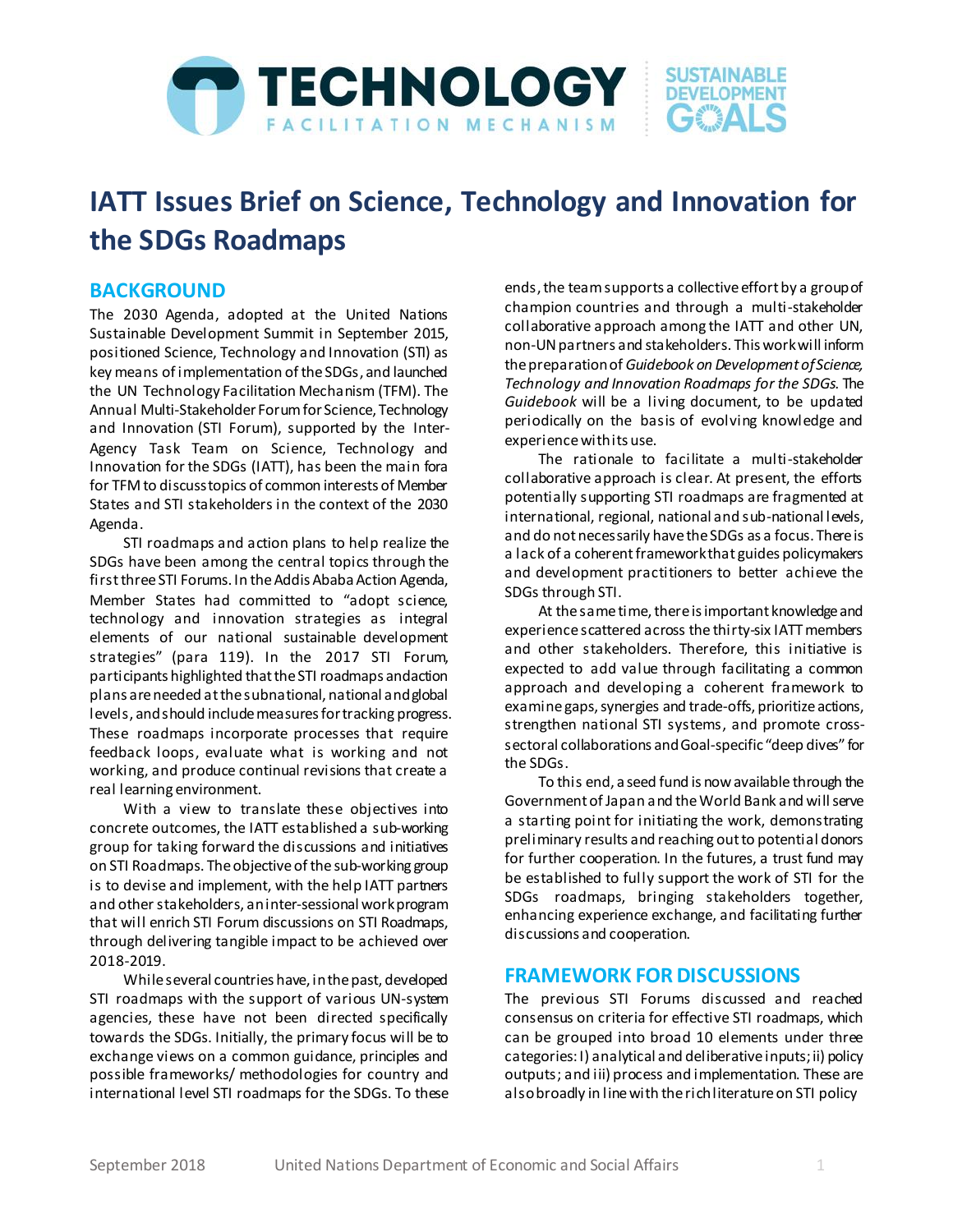mix and roadmap development, as summarized in IATT's Background Paper.<sup>1</sup>

### **i) Analytical and deliberative inputs:**

- 1. Diagnostics, assessments and policy reviews of STI needs and gaps
- 2. Foresight and horizon scanning, prospective analysis, participatory technology assessment
- 3. Deep dives for each Goal, for roadmaps to help<br>prioritize and promote cross-sectoral prioritize and promote cross-sectoral collaborations; integrated assessment tools to find desirable pathways that resolve trade-offs and maximize synergies

### **ii) Policy outputs:**

- 4. Coherent science, technology and innovation policy mix, addressing enabling conditions (e.g. robust legal environments, trade and investment policy, intellectual property protection), through a whole-of-economy, integrated, multidisciplinary approach
- 5. Addressing potential socioeconomic effects of accelerating technological change and harnessing frontier technologies to leave no one behind
- 6. Linking STI to national development challenges and development strategies; addressing SDGs universality principle while respecting national STI priorities and realities; coherence between STI policies in general and those focused on supporting the 2030 Agenda

#### **iii) Process and Implementation:**

- 7. Capacity: human and institutional capacity building for STI policymaking
- 8. Governance and coordination: open, inclusive, multi-stakeholder engagement such as across government entities and with private sector, academies of science, indigenous communities
- 9. Learning: tracking progress, evaluating what's working, feedback and learning loops
- 10. Resource: adequate funding for implementation and investment

These 10 points can be summarized as a "three-tiered" approach to STI Roadmaps, each corresponding to first, second and third in above analytical and deliberative inputs and policy outputs:

- 1. **Foundation** of STI policy framework and enabling conditions;
- 2. **Adaptation** to emerging technology and societal preparedness; and
- 3. **Integration** of STI to national sustainable development plan.

These 10 points and the three-tiered approach represent an ambitious agenda that emerged from the previous STI Forums' discussions. Few Member States are likely to have developed STI Roadmaps that satisfy all of them. For example, advanced economies have mature foundations, with varying degree of adaptation/preparedness and nascent integration fully embracing the SDGs. None of the IATT Member Agencies are in a position to support all 10 points. For example, several agencies are experienced with strengthening foundations based on STI policy reviews; some agencies have experience with sector- /Goal-based STI deep-dives; yet few have established technology foresights capabilities to analyze and advise on disruptive implications at country level. Critically, many of developing countries lack necessary STI policy capacities for foundations. Developed countries often face challenges in coordination for integration.

Methodologies that help countries develop and implement national development strategies for the SDGs are yet to include a systematic way to identify and mainstream STI contributions. This includes also the supporting frameworks developed by international organizations, such as the UNDAF (United Nations Development Assistance Framework) and World Bank's SCD/CPF (Systematic Country Diagnostics and Country Partnership Framework).

At the same time, international facilitation and cooperation, including through mutual policy learning, have been emphasized as common themes to implement country level STI roadmaps both at developed and developing countries.

# **OVERVIEW OF CATEGORIES OF RELEVANTANALITYCAL AND DELIBERATIVE INPUTS**

Previously, IATT conducted a "mapping" of UN Agencies' efforts related to STI policy framework, action plans and roadmaps<sup>2</sup>. An updated horizon-scanning identifies dozens of relevant initiatives/programs/product lines across more than 10 UN Agencies, and other international agencies actively engaged in this space, such as OECD and EU. The STI policy support capabilities within and outside UN System broadly consist of the following, 7 categories:

### **"Foundation"**

- 1. STI policy and capacity diagnostics, assessments and reviews
- 2. Functional STI-related diagnostics, e.g. entrepreneurship, ICT, intellectual property

<sup>2</sup> Landscape of Science, Technology and Innovation initiatives [for the SDGs,](https://sustainabledevelopment.un.org/content/documents/147462017.05.05_IATT-STI-Mapping.pdf) IATT-STI (2017), Box 3

1

<sup>&</sup>lt;sup>1</sup> Science, Technology and Innovation for SDGs Roadmaps, IATT-STI (2018)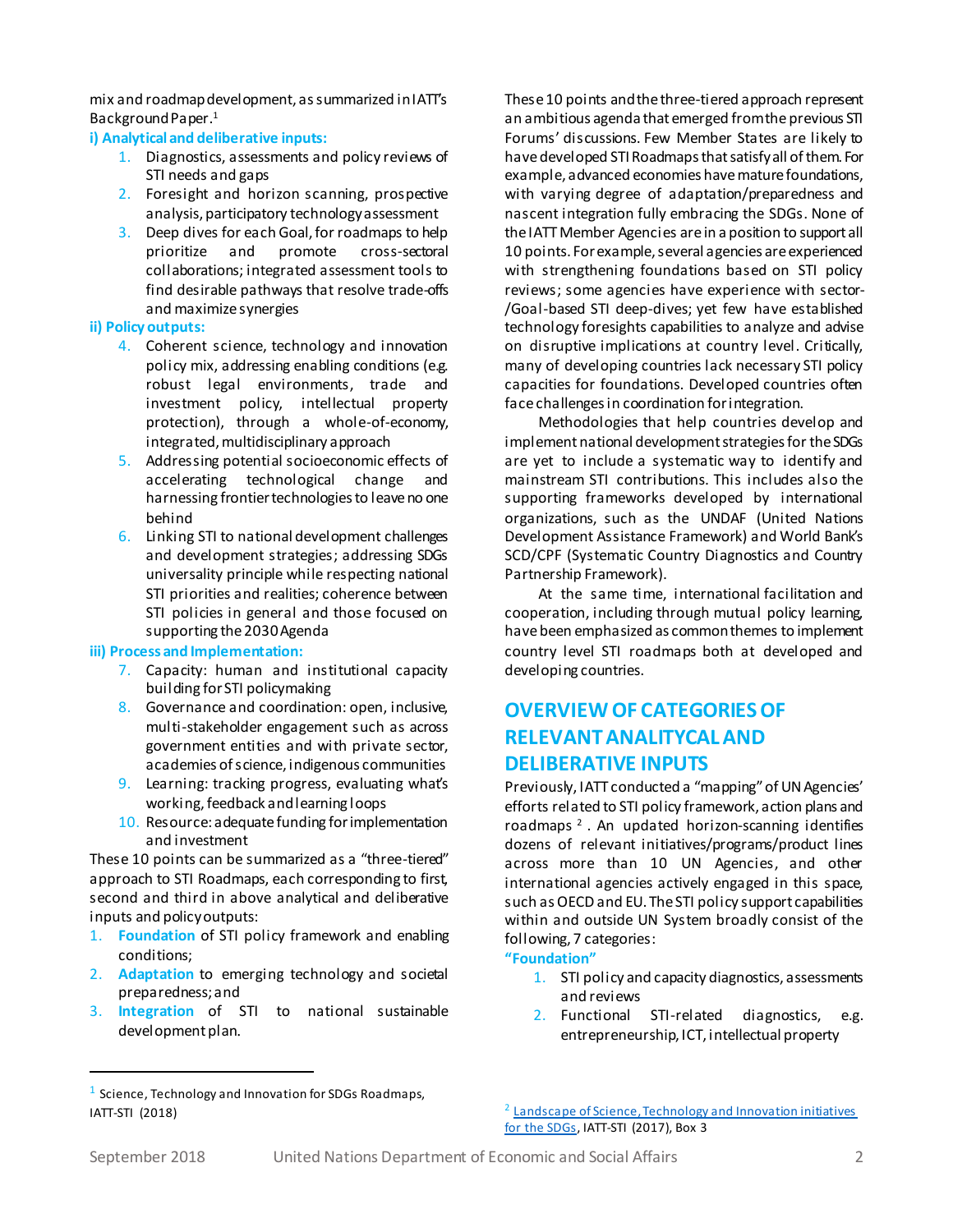

3. STI global indicators, statistics, analytical frameworks, benchmarking and trend analysis

#### **"Adaptation"**

- 4. Foresight and scenario planning exercises
- 5. STI-related norms and policy/regulatory standards

### **"Integration"**

- 6. Goal-/sector-/technology-specific "deep dive" STI assessment: energy, food, cities, water, education and health
- 7. Systemic review of countries gaps, challenges, opportunities toward SDGs

The overall distribution of efforts across the UN System is concentrated in the "Foundation" largely addressing developing countries' capacity challenges, while UN agencies are increasingly moving toward assisting countries on "Integration" under the SDGs contexts. Countries have different levels of exposure to the UN System's offerings, from those receiving support from almost all agencies over the years, such as Rwanda, to those which have developed compelling national strategic STI roadmaps rather as a result of domestic efforts, such as Mauritius highlighted at the first STI **Forum.**

Developed countries, meanwhile, have both individually as well as collectively (including through nongovernmental forums such as World Economic Forum) have developed approaches to "Adaptation," where UN Agencies are increasingly participating or commissioning for developing countries to benefit from. Methodologies for "Integration" are at a nascent stage over the last few years upon adoption of Agenda 2030, largely led by non-UN entities (except for "deep dive" in areas under agencies' core mandates).

# **INTERNATIONA FACILITATIONAND COOPERATION**

Against the richness of "supply-side" of international support to country level STI Roadmaps along the three aspects (foundation, adaptation and integration) as summarized, "demand-side" discussions at the previous Expert Group Meetings (EGMs) <sup>3</sup> complemented by analyses of countries' and agencies' examples highlighted several takeaways and questions for further discussions.

*Roles of international and supranational policy guidance and assistance*. Regional and other cooperation bodies are influencing country-level strategies and

*STI strategies by donor countries/agencies*. Developed countries and donor organizations (e.g., EC JRC, Japan, UK, Australia) and emerging donors (e.g., China, Korea, Brazil, Thailand) have capably demonstrated that STI can support the acceleration of achievement of the SDGs across national borders, assisting developing countries through STI cooperation based on respective countries' development experiences and comparative advantages. Meanwhile, in many donor countries, innovative and synergetic practices are emerging through public spending for STI and ODA intersection. In a fiscally constrained and interconnected world, what international STI cooperation strategies by and among developed countries can best harness STI as a 'bridging force' to serve both national and global interests?

*UN agencies' 'business models' in support of STI roadmaps*. Many developing countries have benefitted from UN agencies' support and expertise, notably UNCTAD, UNESCO, WB and Regional Commissions, to diagnose and strengthen foundations of STI systems and capabilities. Countries also have utilized function- /sector-/goal-specific STI assistance from agencies such as WIPO, UNIDO, UNEP, ITU, among others. Yet, the number of countries these agencies can assist per year, under current financial, administrative and operational models and instruments falls short of closing the gaps among countries and could be inadequate to deliver on the commitment of "leaving no one behind" by 2030. How best can UN agencies join forces to synergize, and harmonize where appropriate, methodologies and approaches to fit countries' demands and fill the gaps, at scale, while acknowledging and accommodating diversity of realities and circumstances countries face?

Upon progress of deliberations on country level roadmaps, the IATT sub-working group on STI roadmaps will continually explore over some of these questions

1

roadmaps, by incentivizing governments to adhere to policy standards, providing technical assistance for capacity building, funding investments, and facilitating spillover and peer learning. Based on country reviews, it should be noted that catalytic influence and technical, financial capacities of the coordination bodies vary (e.g. across EU, OECD, ASEAN, CARICOM, AU). What next steps can members of these organizations take to learn from each other and strengthen the necessary capabilities to harness STI for the SDGs, generating regional or collective goods and addressing collective challenges?

<sup>&</sup>lt;sup>3</sup> Meeting Report and presentations accessible at the **EGM** [website.](https://www.jst.go.jp/sdgs/en/activities/20180508.html)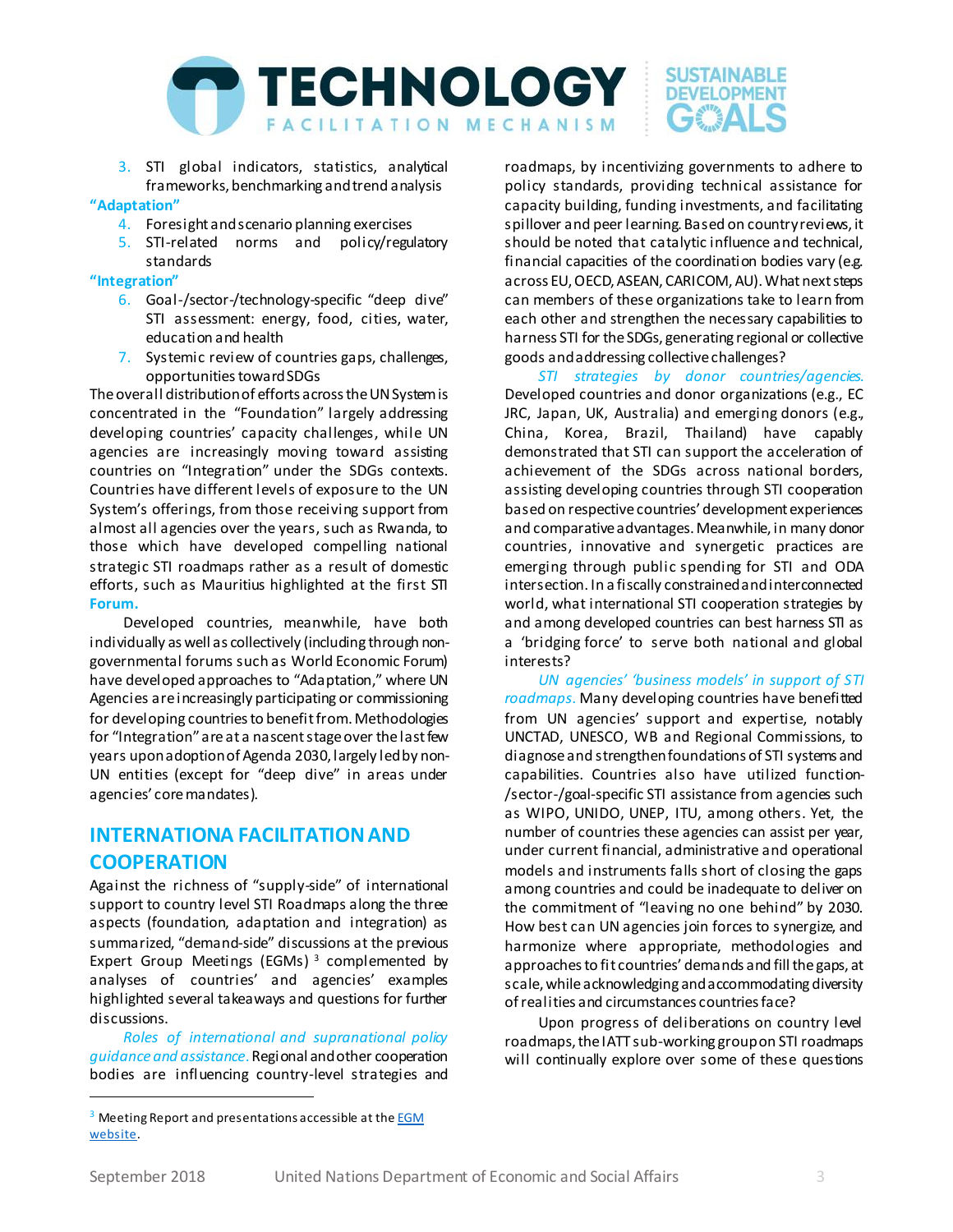

with a view to also promote international and global STI roadmaps, as part of TFM's work program toward the future STI Forum.

## **A WAY FORWARD**

The EGM discussions reconfirmed that "STI for SDGs Roadmaps" are a powerful multi-stakeholder engagement tool to envision, plan, communicate and facilitate actions, track progress, and foster a learning environment to harness STI to achieve the SDGs. STI for SDGs Roadmaps as integral elements of national sustainable development strategies can be one of the TFM's major outputs over the next two years by elevating the STI agenda to the highest political level of respective countries' decision makers.

In response to strong interest expressed by countries participating in the deliberations so far, IATT is committed to implement an inter-sessional work program in 2018/19 to pilot and scale adoption of country level roadmaps, develop common principles of STI for SDGs Roadmaps based on lessons learnt, and strengthen international cooperation accordingly. Upon further consultations and analysis, the **inter-sessional work program** can include the following components:

- **Peer learning**: nurturing a community of policy practitioners on STI for SDGs Roadmaps, to share common challenges and identify good practices, engaging developed and developing countries and refining conceptual frameworks presented above for further discussions.
- **Joint support for pilots**: identifying pilot countries for joint assessment, building on existing work programs of IATT agencies and other organizations, with a view to better synergize, harmonize and scaleup existing approaches, methodologies and instruments related to development and implementation of STI Roadmaps through economywide and sector/Goal-specific policy reviews, technology needs assessments, foresight exercises, and other technical and financial assistance.
- **Donor coordination**: promote dialogues among donor countries and agencies to take stock of existing international assistance programs on STI, with a view to strengthen complementarities, increase multi-stakeholder participation (possibly including research funders, philanthropies and private investors) and better address recipients' needs and gaps.
- **Knowledge and advocacy**: commissioning a group of experts to mainstream STI for SDGs roadmaps at the broader development policy discourse, gather and

synthesize evidence base and country case studies, define future research agendas, and propose concrete actions by TFM to inform possible development of global STI roadmaps to facilitate subnational, national and international efforts toward achievement of the SDGs by all Member States.

In terms of **specific steps forward**, the subworking group on STI for SDGs roadmaps have plans as follows:

- To start the work on national and international STI roadmaps, a fund from Japan and the World Bank will be used as a core seed fund. An Advisory Groupwill be established to guide the key activities on planning EGMs, developing guidebook and organizing other activities. The World Bank and UN DESA will be in the Advisory Group among others, responsible for overall coordination and facilitation. The IATT subworking group members will be the implementing organizations.
- "**Guidebook on Development of Science, Technology and Innovation Roadmaps**" will be the overarching document of this initiative. In preparation of the guidebook, a ToR will be prepared.One of the chapters of the guidebook will be focusing on comparisons of main methodologies by UN agencies. The 10-Member Group for TFM be informed and invited to contribute to the work of the guidebook.
- **Engagement activities**

IATT will engage championing/pilot countries as well as contributing institutions and experts (including on international roadmaps) through two additional global **Expert Group Meetings (EGMs)**in Europe and Africa, building on the 1st and 2nd EGMs prior to the third STI Forum (NY/Tokyo)

In addition, IATT in partnership with regional commissions will organize **regional tracks**, triggered by (but not limited to): i) Asia, with ESCAP and possibly ASEAN and AsDB and ii) Africa, with ECA and possibly with TICAD organizers and AfDB.

**Supplementary meetings** with focused discussion on elements of national roadmaps or international roadmaps, in partnership with OECD, European Commission, INGSA, among others,will be arranged.

This issues brief provides an overview of the current efforts toward STI for SDGs roadmaps as a common